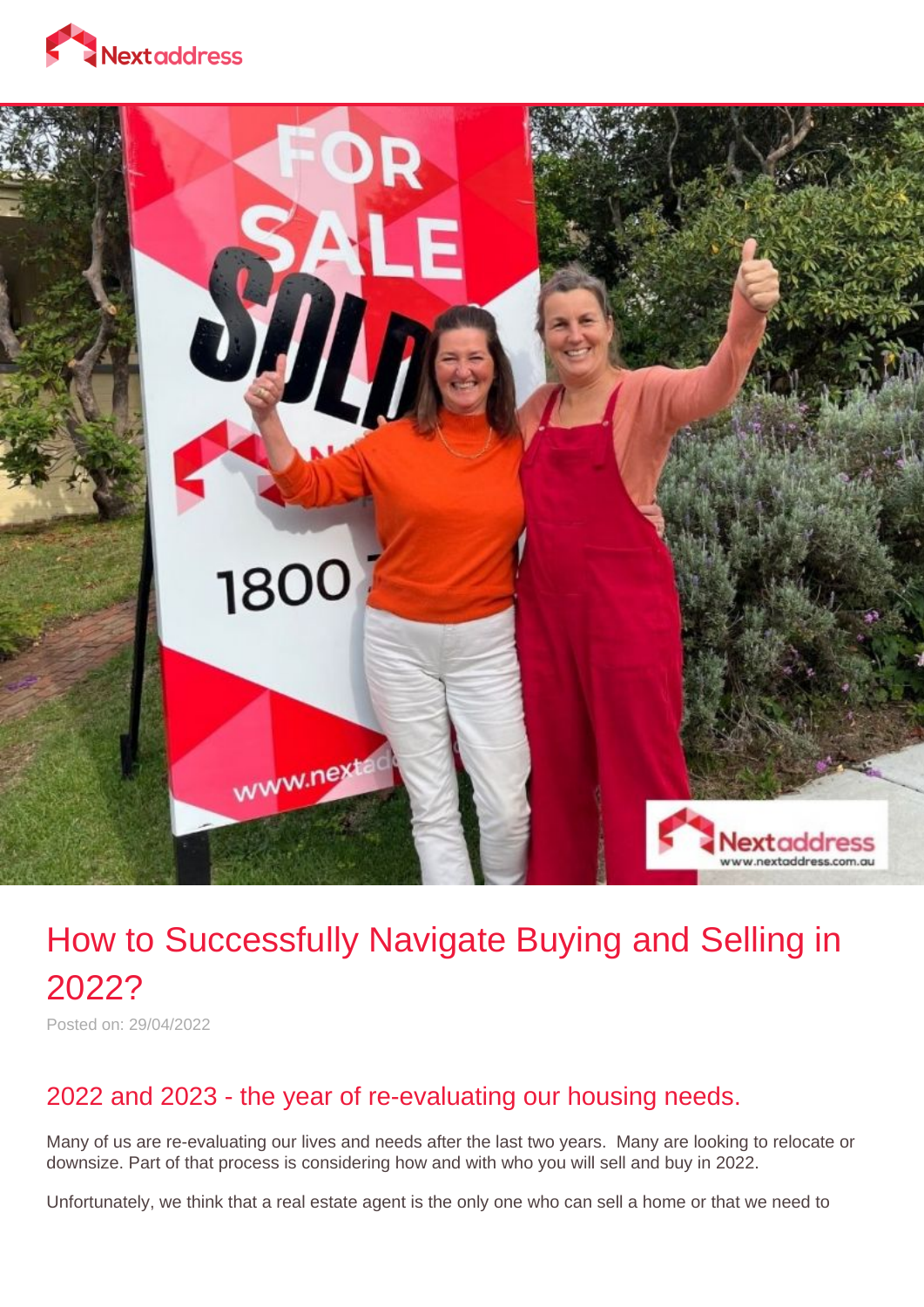negotiate directly with them to buy a home. In both cases, this is WRONG.

#### So what are our choices, the benefits and pitfalls of buying and selling your home?

How do you find the right advice and service for you?

If you are thinking about moving, you are probably considering asking your relatives and mates for estate agent recommendations. But, on the other hand, perhaps you've already hired one.

But, do you need one? Have you considered the pros and cons of hiring an estate agent versus selling online with one of the newer services?

Using an online service is more feasible than you think.

A small number of services make online selling options very real, providing a range of smarter selling solutions. These services have spent time observing the problems you face with real estate agents.

So, if you're considering buying and or selling or know someone who is and you're intrigued by how online services work - read on.

Consider all of your options before signing thousands of dollars away to a real estate agent to maximise your financial result. Also, consider what buyer support services are available to maximise your outcome.

Let's take a more detailed look at what a real estate agent does:

#### Fact or Fiction - Agents disclose everything you need to know

Fiction - Don't fall into thinking an estate agent will disclose all you need to know about the property you are considering purchasing. It is YOUR responsibility.

I was recently looking to buy a block of land in a regional setting. In writing, I asked the estate agent if there was "anything I needed to know about the land that was not in the contract."

His reply in writing was you couldn't build a four-bedroom home, but a smaller house would be possible. However, after speaking directly to the council and the water authority, I discovered that both authorities had already rejected a planning permit submitted by the current owner.

Both advised it would be very difficult to secure a permit to build even a two-bedroom home due to its proximity to a major watercourse.

Someone bought this block for a premium price and will be very disappointed with the journey ahead.

If you doubt your ability and knowledge, contract a Buyers Advocate to do the research and negotiation on your behalf. Buyer Advocates such as [Enterprise Property Agents](https://www.enterprisepropertyagents.com.au/) are independent property experts and are not directly benefitting from the purchase.

#### Fact or Fiction - Agents provide a valuation of a property

Real estate agents are not qualified to formally evaluate your property; they can only offer an estimation based on past sales. And many real estate agents (not all) are guilty of bumping up the value of a property to win the contract of sale. But, conversely, agents are guilty of providing low estimations to ensure a home sells quickly in some areas.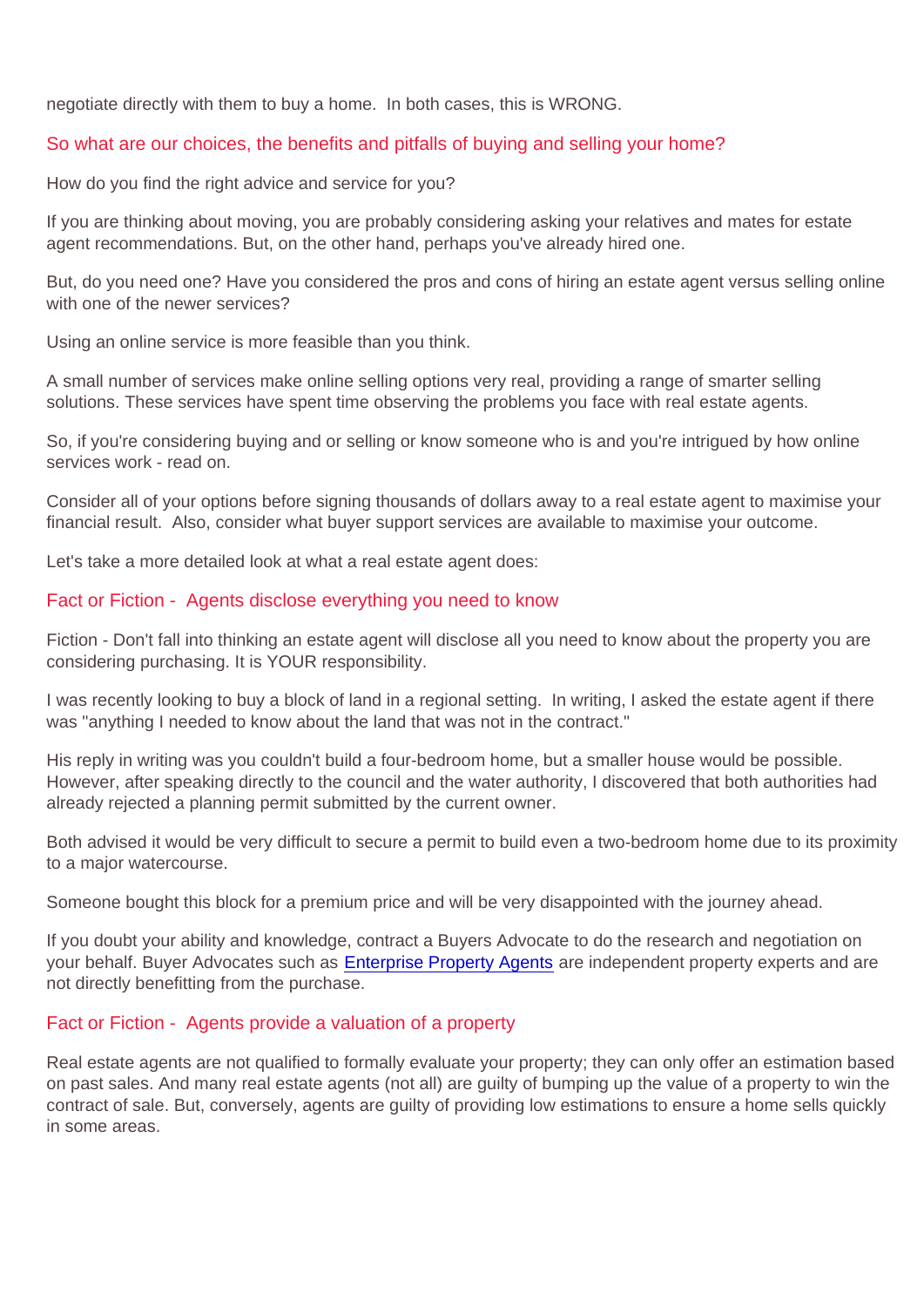However, we can all quickly find out what houses are selling for in our local area. Again, this is because the online tools are there and are easily accessed.

Google any house recently sold in your area, and the price and the details will come up.

In the current climate selling prices are a moving feast, but with a bit of research and reviewing your local market, a solid estimate of what your home should achieve is possible.

#### Fact or Fiction - Agents connect home sellers with home buyers

It can be true that some real estate agents do keep a database of clients they contact about your property, but these buyers are already extremely accessible online. A recent real estate agent industry survey has found that 20% don't use, and 27% of agents fail to use an effective buyer database system.

Additionally, buyer databases are outdated daily as buyers secure properties. Unfortunately, most agencies don't update their databases regularly.

So, where are most of the buyers? They are on the main real estate websites daily and weekly if they are actively looking. They reach out directly from any ad they see straight to the adverting agent, and that could just as easily be you.

#### Fact or Fiction - Agents co-ordinate open houses and viewings

Open houses and viewings are an important part of selling a home. But unfortunately, agents generally have to stick to set viewing times to fit all the other selling properties. And often, buyers are unable to make those time slots.

When you sell a home using an online strategy, you have complete control and flexibility to book viewings and schedule open houses at your and your buyers' convenience. This way, you can make sure they get to see your property at a time to suit both parties.

Companies like [Next Address e](https://nextaddress.com.au/)ncourage homeowners to conduct inspections. They believe you know your property better than anyone and have the insight to give buyers a picture of what it's like to live in it. Their philosophy is 'You are the most knowledgeable person to show people through your home and are 100% invested in a successful outcome.

#### Fact or Fiction - Agents negotiate a sale price

Some real estate agents are extremely skilful at negotiations; this is true. However, with little formal training or qualifications, many are not. Most real estate sales agents have been in the industry for less than 2.75 years.

Buyers and sellers often find the process of negotiating daunting. One service [Hello Haus](https://hellohaus.co) is a property negotiation service working exclusively for home buyers and investors, making property transactions more transparent.

Online services also often have internal negotiation systems where buyers can make an offer through portals. The seller and any other buyers can see any offers.

Smarter online services use [Offer to Purchase](https://nextaddress.com.au/blog/77/offer-to-purchase-document) documents and online auction services. These services ensure transparency and accountability. There are also free articles available to guide you on how to make offers. This one on [homes.com.au](http://homes.com.au/news/make-offer-house) is a perfect resource.

Fact or Fiction - Agents prepare and submit the relevant real estate documents and paperwork